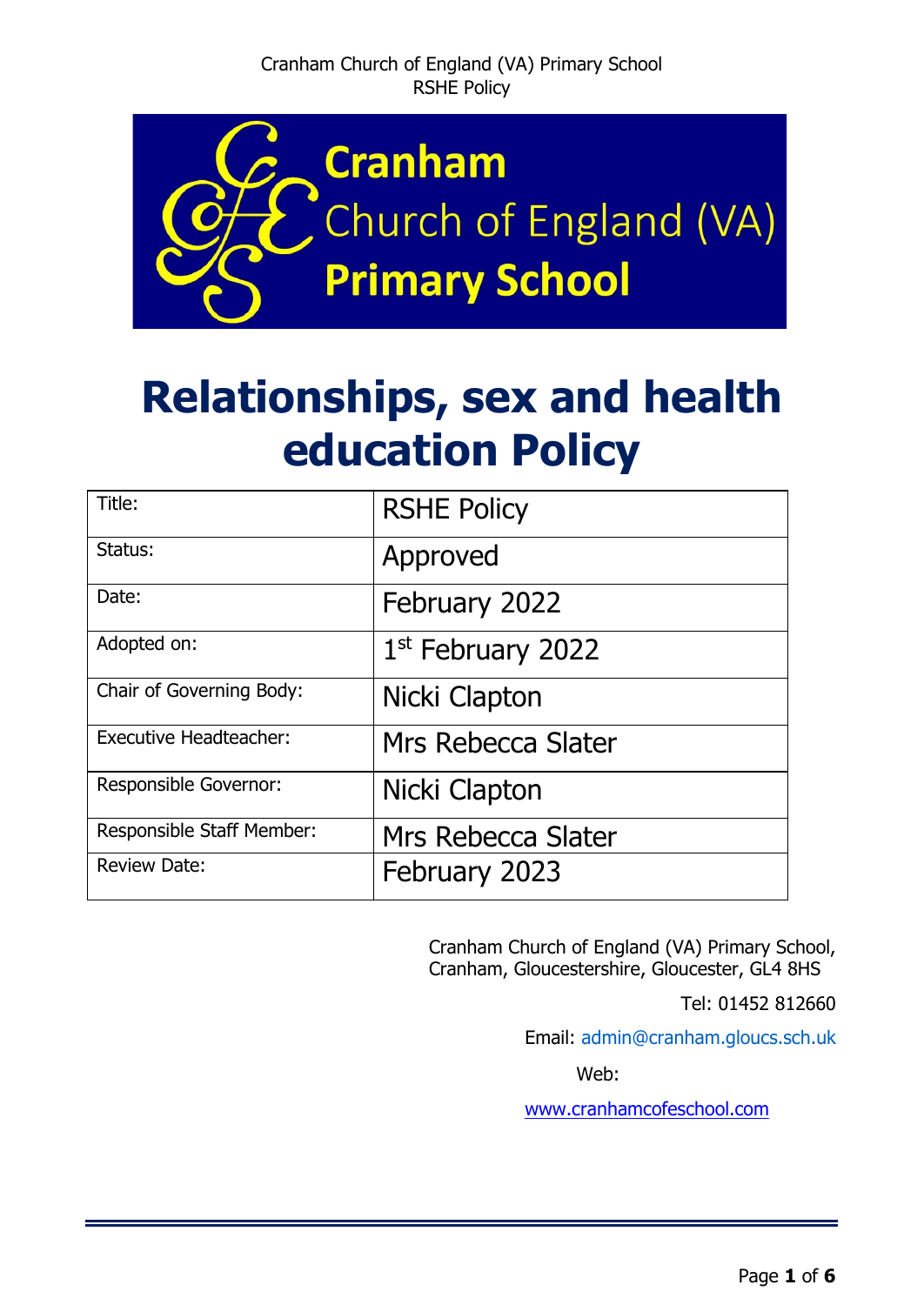SOWING THE SEEDS OF LEARNING, THROUGH COURAGE, COMPASSION AND COMMUNITY.

#### **CONTEXT**

Our children learn about relationships and sex from the very youngest age, even if we don't talk directly with them about it. A child's learning about relationships and sex will primarily come from their parents or carers, and schools should always work in partnership with home. Parents and carers need to know that the school's RSHE programme will complement their role and support them in the education of their child in this important area.

The school will ensure that parents' and carers' views are heard and that taught RSHE is culturally appropriate and inclusive of all our children.

With this in mind, the school has consulted the pupils on what they feel they need to know more about and what they already know about in order to help us re design the RSHE curriculum with them at the for front. Additionally, we have consulted parents through a curriculum evening, sharing with them the draft RSHE policy and where we hope to take the next curriculum.

As a Church of England school RSHE will be consistent with the school's Christian ethos and values:

- RSHE should emphasise respect, compassion, loving care and forgiveness.
- RSHE should be taught in the light of belief in the absolute worth of all people and the unconditional infinite love of God.
- RSHE should be sensitive to the circumstances of all children and be mindful of the variety of expression of family life in our culture.
- RSHE should be taught in the context of eliminating discrimination against any individual in our society.

## **RATIONALE**

What is RSHE and what is its aim?

The aim of Relationships, Sex and Health Education is to promote pupils' spiritual, moral, social and cultural development and to prepare all pupils for the opportunities , responsibilities and experiences of life.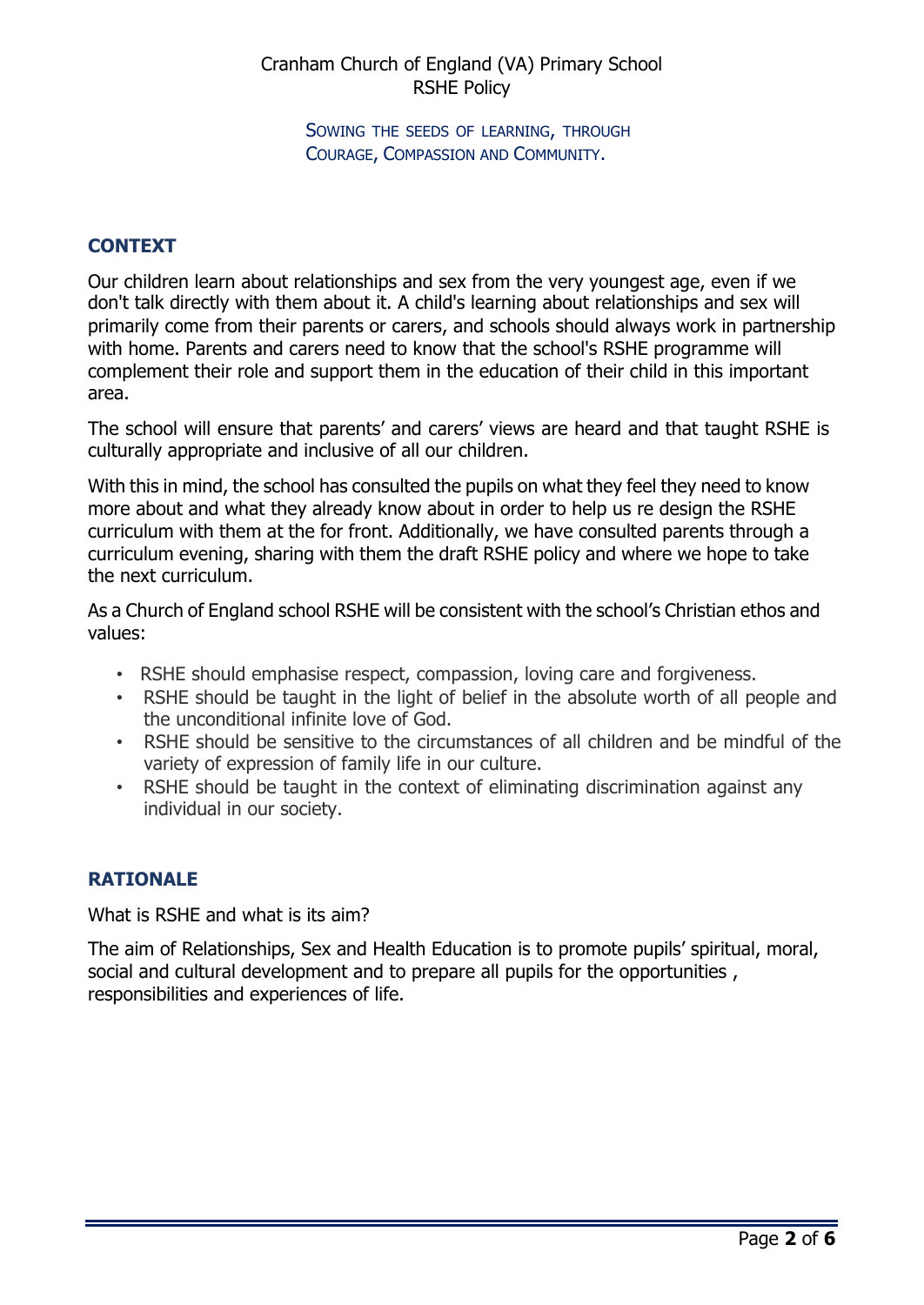What are the elements of RSHE?

There are 9 overarching elements to RSHE which work to develop the pupils' knowledge and understanding, attitudes and values and personal and social skills. The 9 elements that will be covered are:

- Healthy Relationships
- Money
- Rights and Responsibilities
- Healthy Lifestyles
- Keeping Safe
- Media Influence
- Hurtful Behaviour and Anti-bullying
- Valuing Difference
- Growing and Changing

What is our school's approach to RSHE?

At Cranham C of E Primary School the RSHE curriculum is taught through a planned PSHE programme, which has been re developed to focus on the areas the children feel they need to know more about following a pupil voice. This is in line with the National Curriculum including the science programme of study and with the support of some external agencies.

## **EQUAL OPPORTUNITIES**

What is the school's approach to equal opportunities?

The school strongly believes that all pupils should have access to RSHE that is relevant to their needs.

When teaching about 'Growing and changing' in KS2 children are split into gender groups and this is taught by a familiar adult in order to enable to children to have the opportunities to ask more personal or gender specific questions should they wish to.

Teaching and resources will be differentiated as appropriate to address the needs of all children in order for them to have full access to the content of Relationships and Sex Education.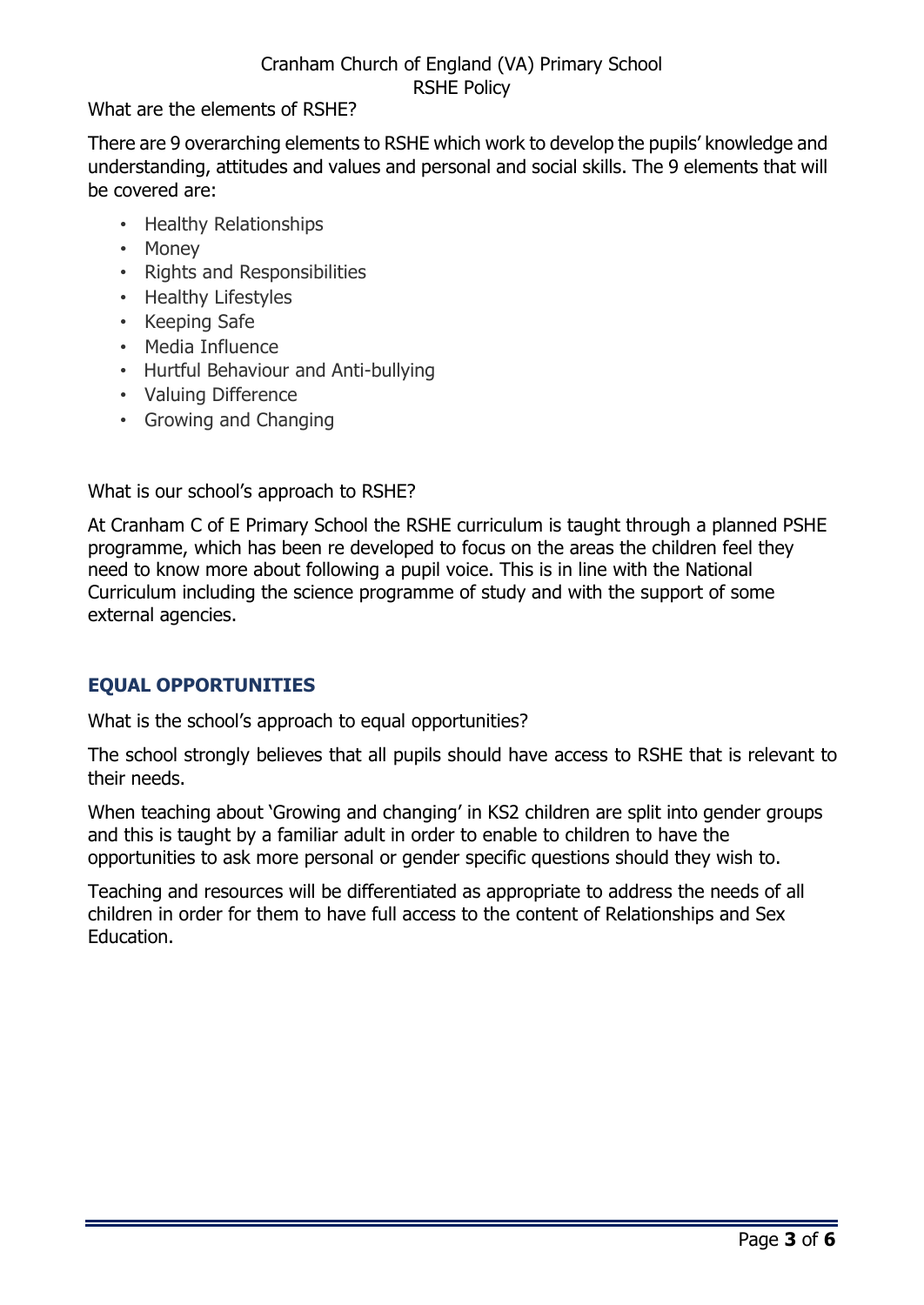## **THE TEACHING OF RSHE**

The RSHE Curriculum

By the end of KS1 children will have learn about:

- Responsibility
- Growing Up
- People who help us
- Keeping ourselves clean
- Changes and Life Cycles
- Changes- The Human Life Cycle
- Being Unique
- Personal Hygiene
- The 'PANTS' Rule

During the teaching of PHSE and RSHE the children in KS1 with be taught in their normal class groups by the class teacher.

By the end of KS2 children will have learnt about:

- Similarities and Differences Body parts
- Where do babies come from?
- Changes- Physical, Becoming Independent, Responsibilities, Emotional
- Similarities and Differences Reproductive Organs
- Type of Love
- Personal Hygiene Hand Washing, Infection, Anti-biotics, Keeping Clean
- Genetic Inheritance
- Life Cycle (including births and new babies)
- Relationships

During the teaching of PHSE and RSHE the children in KS2 by the class teacher as a whole class for many aspects of the PHSE and RSHE Curriculum. Some aspects of the curriculum will see the KS2 children taught by their class teacher of another familiar teacher in the school in single gender groups.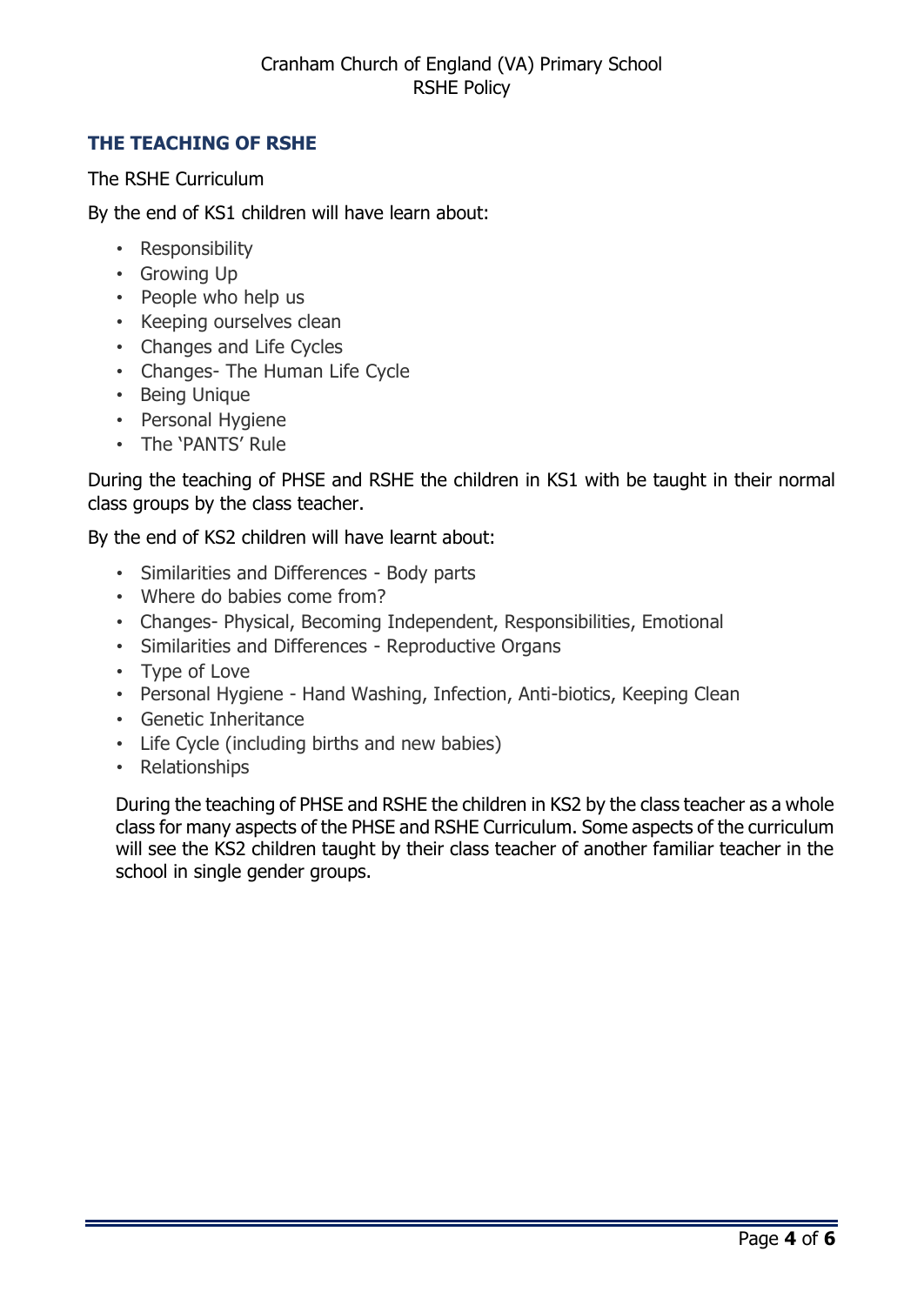During all RSHE sessions the ground rules will be discussed at the start of the session these are:



## **PUPIL QUESTIONS**

Staff will try to answer questions raised by the children. Question boxes will be available for children to ask questions anonymously, these will be accessible at any time. At the end of each session there will be a question and answer sessions, open to all pupils.

Teachers will endeavour to answer questions as honestly as possible but questions they do not feel comfortable answering within the classroom or ones which are not age appropriate and beyond the Key Stage 2 objectives, will not be answered or explored.

## **CONFIDENTIALITY**

Dealing with disclosures

If a disclosure is made staff will follow the school's safeguarding policy. A member of staff cannot promise confidentiality if a concern exists.

## **MONITORING AND REVIEWING**

**Monitoring**